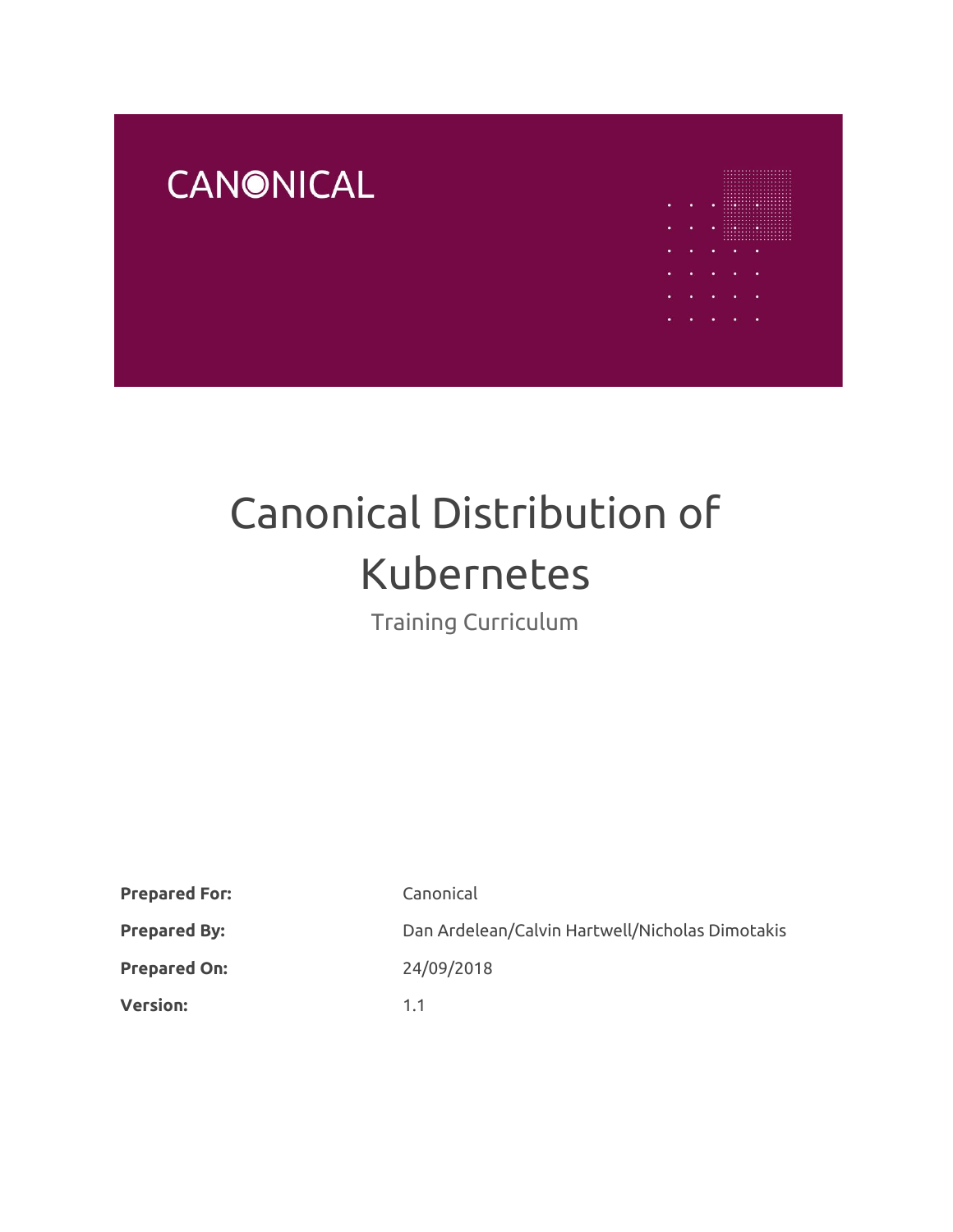# **Page Index**

| <b>Introduction &amp; Scope</b>                      | $\overline{2}$ |
|------------------------------------------------------|----------------|
| <b>Agenda</b>                                        | $\overline{2}$ |
| Day 1                                                | 3              |
| 1. Containers                                        | 3              |
| 2. Docker and LXD                                    | 3              |
| Lab I                                                | 3              |
| 3. Kubernetes Overview                               | 3              |
| 4. Canonical Distribution of Kubernetes (CDK) + Juju | 3              |
| Day 2                                                | 4              |
| 5. Pods                                              | 4              |
| Lab <sub>II</sub>                                    | $\overline{4}$ |
| 6. Networking                                        | 4              |
| 7. Services                                          | $\overline{4}$ |
| Lab III                                              | 4              |
| 8. Keeping applications healthy                      | 4              |
| Lab IV                                               | $\overline{4}$ |
| 9. Storage, passing data for Apps                    | 5              |
| Lab V                                                | 5              |
| Day 3                                                | 5              |
| 10. RBAC and authentication                          | 5              |
| 11. Network Security                                 | 5              |
| 12. Security at Pod level                            | 5              |
| Lab VI                                               | 5              |
| 13. Private Registry                                 | 5              |
| 14. Helm                                             | 6              |
| <b>LAB VII</b>                                       | 6              |
| 15. Upgrading CDK                                    | 6              |
| <b>LAB VIII</b>                                      |                |
| 16. Best practices with Kubernetes                   | 6              |
| <b>Additional Topics</b>                             | 6              |
| <b>Monitoring Kubernetes</b>                         | 6              |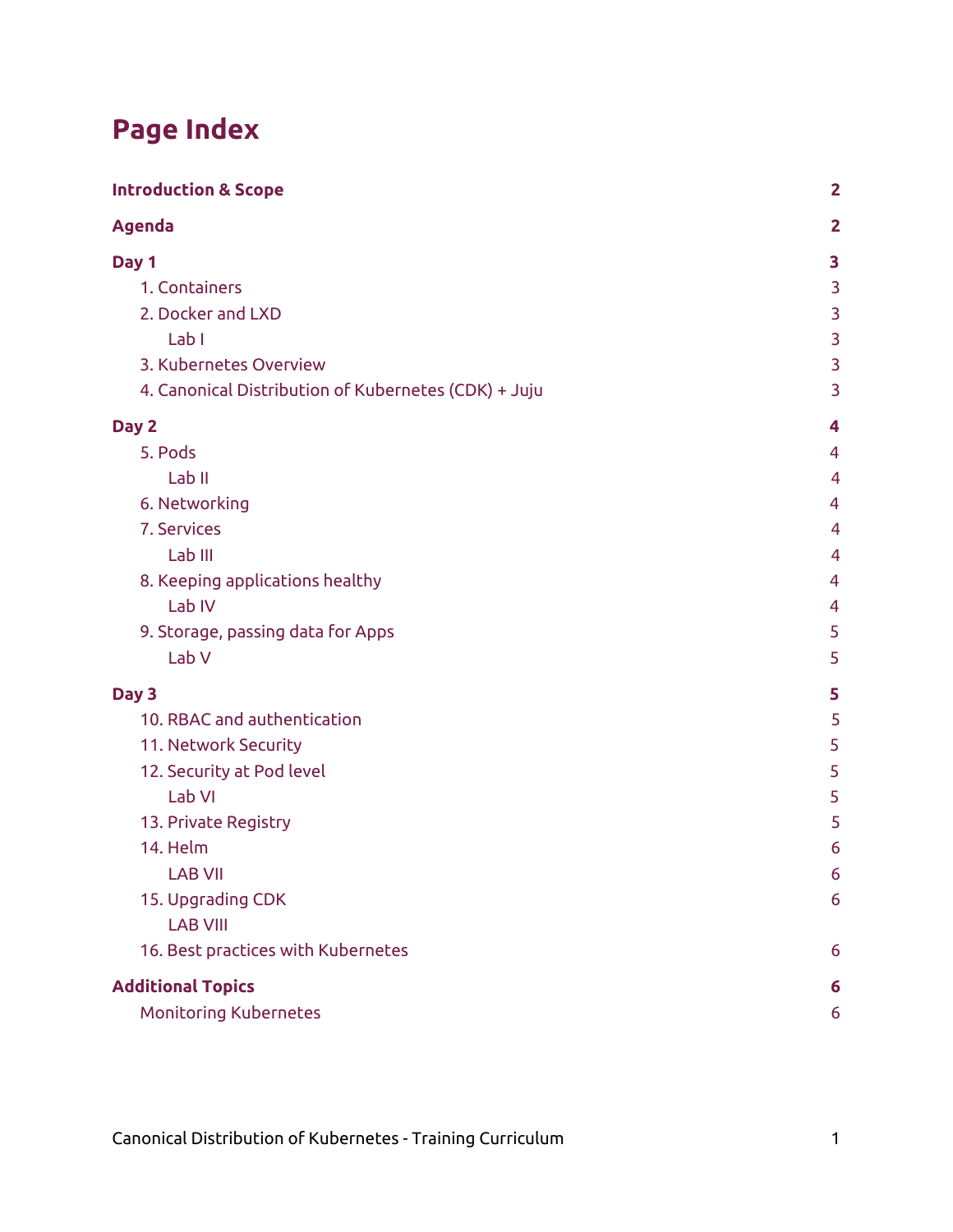# <span id="page-2-0"></span>**Introduction & Scope**

This document provided a high level overview of the topics which are covered during the 3 days under the curriculum of the Canonical Kubernetes Training.

# <span id="page-2-1"></span>**Agenda**

The following items will be covered throughout the course of the three-day training:

1. Containers

#### 2. Docker and LXD

*LAB i: LXD and Docker containers (lab pages 1-10): LXD lab + Docker lab (also contains info about container networking and storage/volumes)*

#### 3. Kubernetes overview

#### 4. CDK + 5. Pods

*LAB ii: Kubernetes basics -> CDK (lab pages 10-17): Includes deployment exercises and info + pod exercises + Juju information*

6. Networking + 7. Services *LAB iii: Networking (lab pages 17-24): infos about the k8s cloud networking setup + pod networking*

8. Keeping applications healthy *LAB iv: Keeping applications healthy (lab pages 17-31): infos about Deployments, StatefulSets*

9. Storage, passing data for Apps *LAB v: Storage (lab pages 31-35): infos about Persistent Volumes, Storage Classes, config Maps, etc.*

10. RBAC and authentication + 11. Network Security + 12. Security at Pod level *LAB vi: Authentication and Authorization (lab pages 35-40)*

#### 13. Private Registry

14. Helm *LAB vii: Helm (lab pages 41-44)*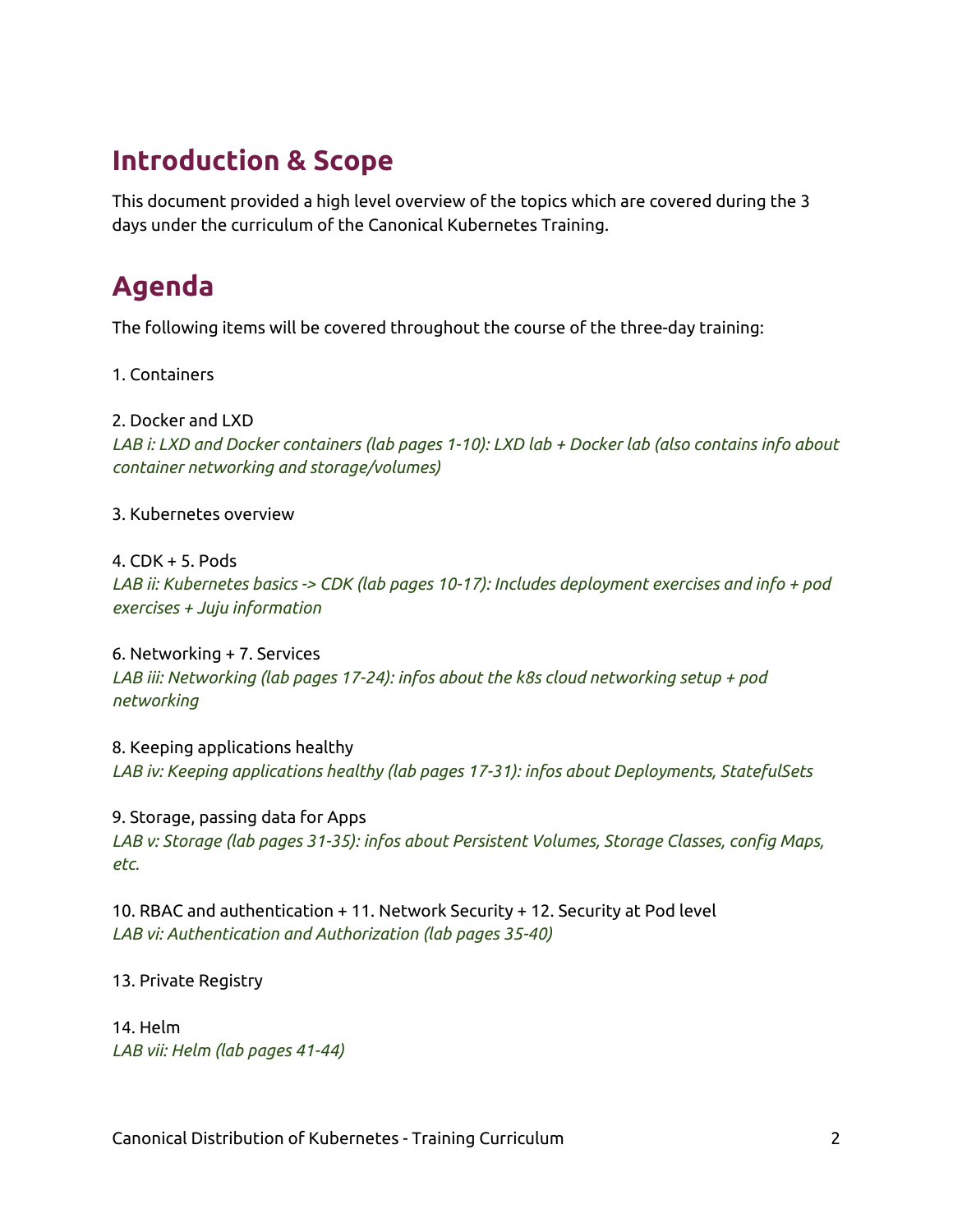#### 15. Upgrading CDK

*LAB viii: Upgrading CDK (lab pages 44-45)*

<span id="page-3-0"></span>16. Best practices with Kubernetes

# **Day 1**

#### <span id="page-3-1"></span>1. Containers

- Introduction to container virtualization
- Why is this needed
- What are the benefits of this approach

## <span id="page-3-2"></span>2. Docker and LXD

- Exploring Docker and LXD container technologies
- Explain how they work
- Explain the difference between them

#### <span id="page-3-3"></span>Lab I

LXD and Docker containers (lab pages 1-10): LXD lab + Docker lab (also contains info about container networking and storage/volumes)

- Create and manage both Docker and LXD containers
- Work with Docker network model

#### <span id="page-3-4"></span>3. Kubernetes Overview

- Explain what Kubernetes is and how it interacts with Docker
- Explore Kubernetes architecture and components

## <span id="page-3-5"></span>4. Canonical Distribution of Kubernetes (CDK)

- Explain Canonicals approach to Kubernetes with Juju
- Explore Juju components and how it works
- See the advantages of choosing this solution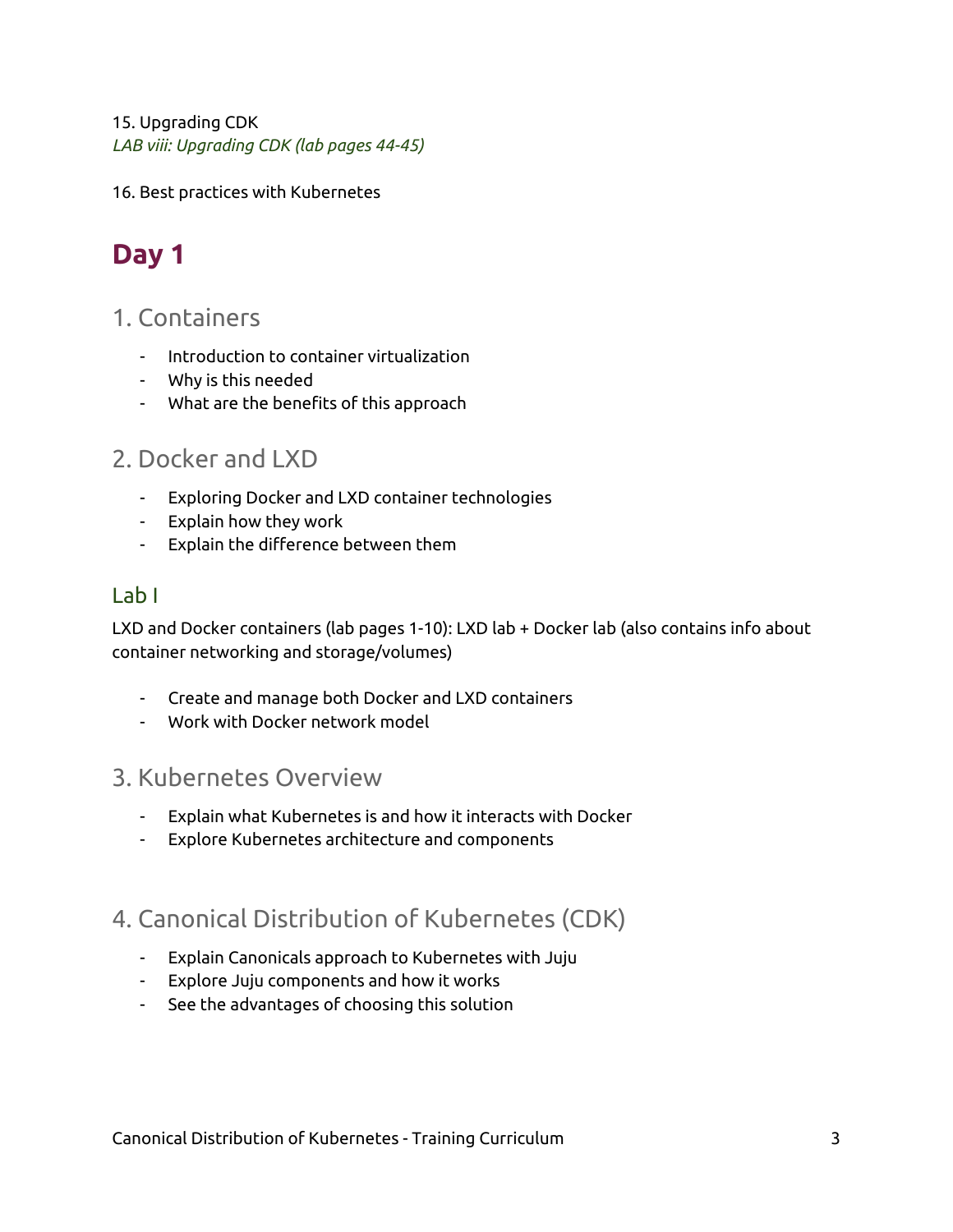# <span id="page-4-0"></span>**Day 2**

#### <span id="page-4-1"></span>5. Pods

- Explore the simplest unit of compute in Kubernetes
- Why Pods are used and how they integrate with Docker containers

#### <span id="page-4-2"></span>Lab II

Kubernetes basics -> CDK (lab pages 10-17): Includes deployment exercises and info + pod exercises

## <span id="page-4-3"></span>6. Networking

- Explain the differences between Flannel, Calico, Canal. Highlight the benefits, advantages and disadvantages between them.
- Explain what CNI plugins are, how they are used and which ones are supported. Explain that third party network manufacturers (I.E Cisco or F5) can produce CNI plugins which can be supported and used.

## <span id="page-4-4"></span>7. Services

- Explore how networking works within Kubernetes
- How different applications can talk to each other

#### <span id="page-4-5"></span>Lab III

<span id="page-4-6"></span>Networking (lab pages 17-24): infos about the k8s cloud networking setup + pod networking

## 8. Keeping applications healthy

- Explore one of key benefits of Kubernetes, application high-availability

#### <span id="page-4-7"></span>Lab IV

Keeping applications healthy (lab pages 17-31): infos about Deployments, StatefulSets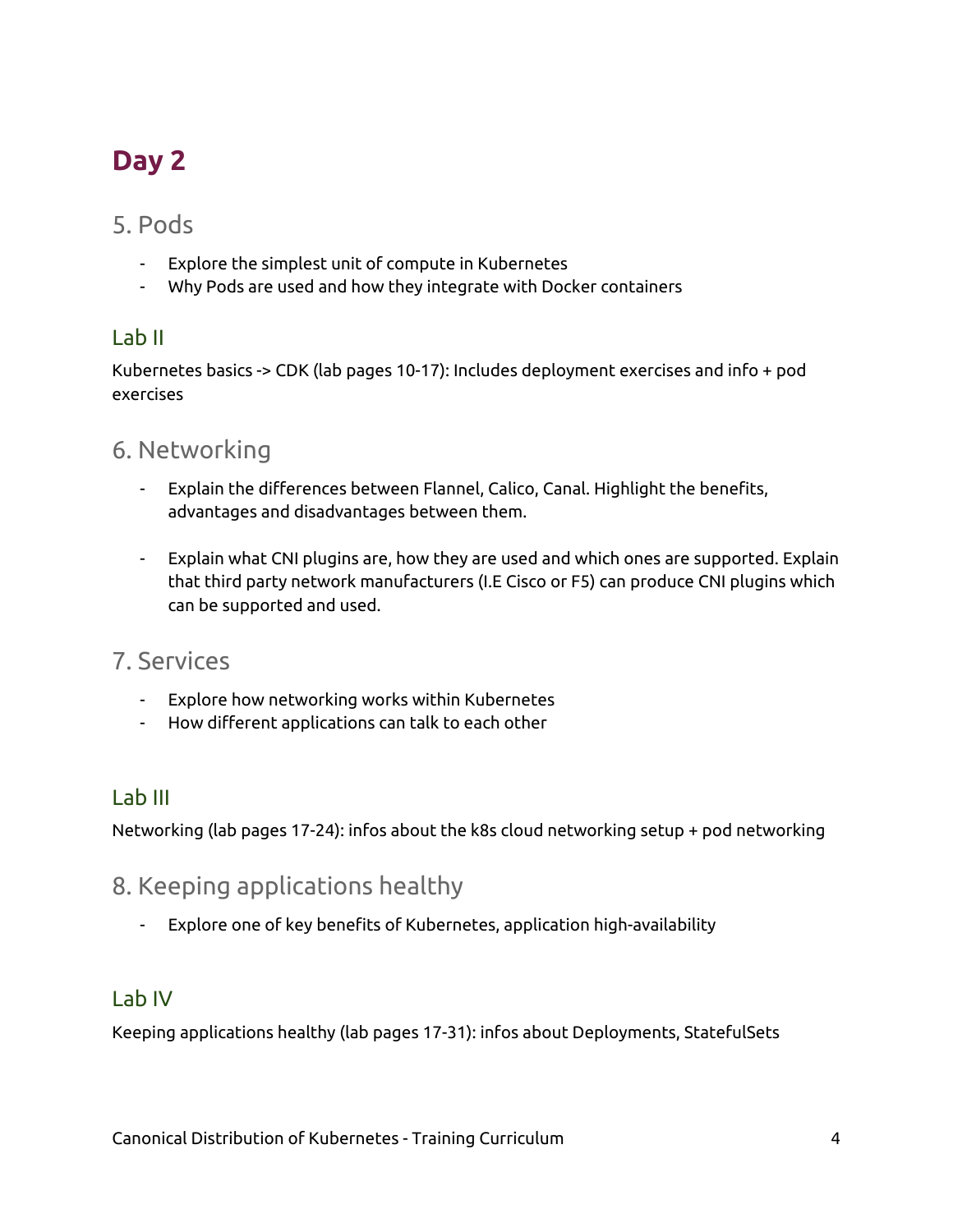## <span id="page-5-0"></span>9. Storage, passing data for Apps

- Explore how data persistency can be achieved
- See supported storage backends for Kubernetes

## <span id="page-5-1"></span>Lab V

<span id="page-5-2"></span>Storage (lab pages 31-35): infos about Persistent Volumes, Storage Classes, config Maps, etc.

# **Day 3**

## <span id="page-5-3"></span>10. RBAC and authentication

- Explose how Kubernetes does implement Authentication and Authorization
- Use RBAC as a plugin for authorization

#### <span id="page-5-4"></span>11. Network Security

- Explore how groups of pods are allowed to communicate with each other
- Pod networking isolation

## <span id="page-5-5"></span>12. Security at Pod level

- Discuss the differences between Container level security and virtual machines.
- Explain that Containers do not use/require VT instructions

#### <span id="page-5-6"></span>Lab VI

<span id="page-5-7"></span>Networking (lab pages 17-24): infos about the k8s cloud networking setup + pod networking

#### 13. Private Registry

- Explore what a private registry is and why is it useful
- Explore different options of private registries

Canonical Distribution of Kubernetes - Training Curriculum 5